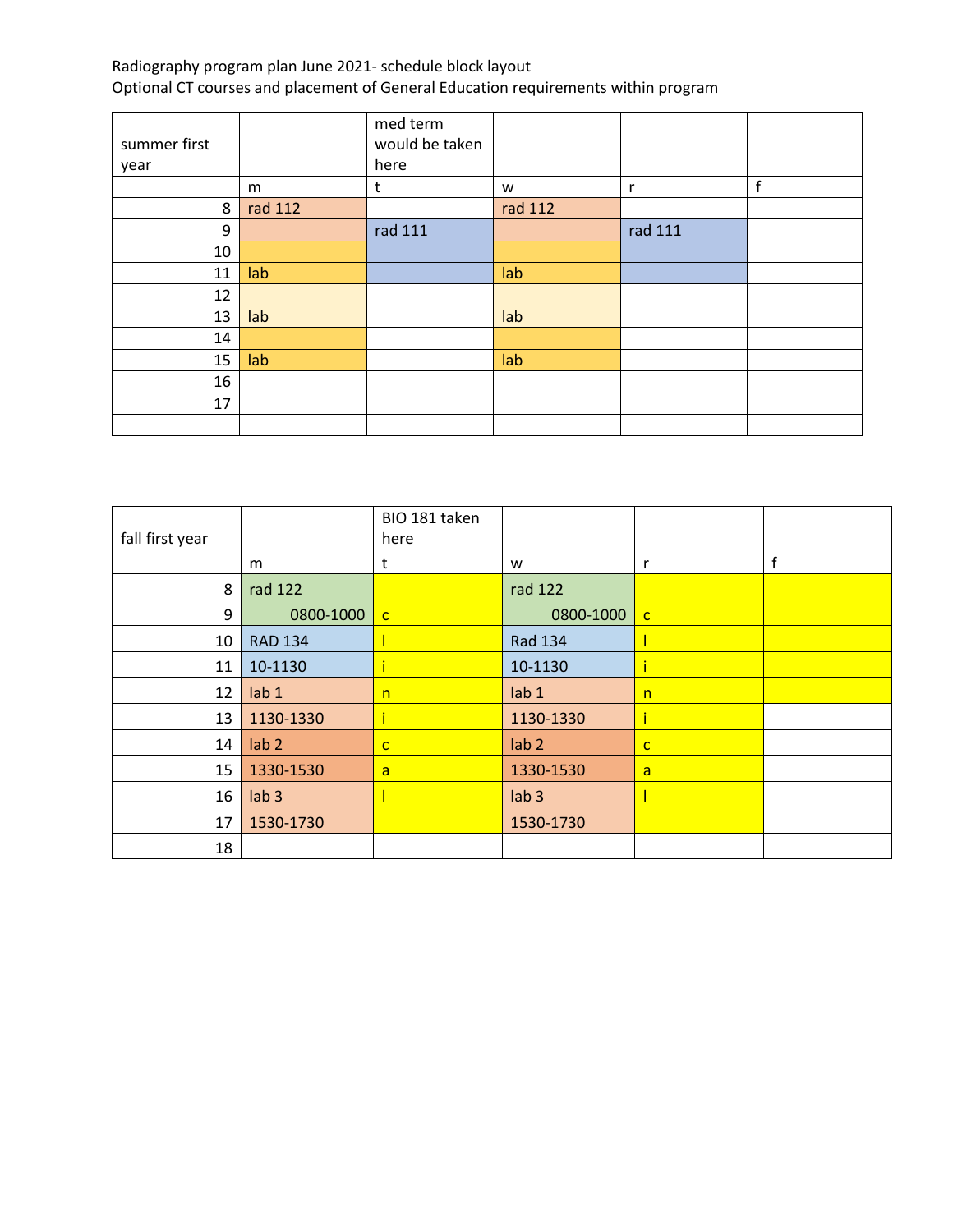| spring first<br>year |                  | BIO 182 taken<br>here |                  |              |             |
|----------------------|------------------|-----------------------|------------------|--------------|-------------|
|                      | m                | t                     | W                | r            | $\mathsf f$ |
| 8                    | <b>RAD 132</b>   | $\mathsf{C}$          | <b>RAD 132</b>   | $\mathbf{C}$ |             |
| 9                    |                  |                       |                  |              |             |
| 10                   | <b>RAD 121</b>   |                       | <b>RAD 121</b>   |              |             |
| 11                   | 10-1130          | n                     | 10-1130          | n            |             |
| 12                   | lab <sub>1</sub> |                       | lab <sub>1</sub> |              |             |
| 13                   | 1130-1330        | $\mathsf{C}$          | 1130-1330        | $\mathsf{C}$ |             |
| 14                   | lab <sub>2</sub> | $\mathsf{a}$          | lab <sub>2</sub> | a            |             |
| 15                   | 1330-1530        |                       | 1330-1530        |              |             |
| 16                   | lab <sub>3</sub> |                       | lab <sub>3</sub> |              |             |
| 17                   | 1530-1730        |                       | 1530-1730        |              |             |
| 18                   |                  |                       |                  |              |             |
|                      |                  |                       |                  |              |             |

| summer<br>second<br>year |   |                          | optional<br><b>RAD 241</b><br>Ct theory<br>taken<br>online |   |             |  |
|--------------------------|---|--------------------------|------------------------------------------------------------|---|-------------|--|
|                          | m | $\sf t$                  | W                                                          | r | $\mathsf f$ |  |
| 8                        |   |                          |                                                            |   |             |  |
| 9                        |   |                          |                                                            |   |             |  |
| 10                       |   |                          |                                                            |   |             |  |
| 11                       |   | clinical 40 hours a week |                                                            |   |             |  |
| 12                       |   |                          |                                                            |   |             |  |
| 13                       |   |                          |                                                            |   |             |  |
| 14                       |   |                          |                                                            |   |             |  |
| 15                       |   |                          |                                                            |   |             |  |
| 16                       |   |                          |                                                            |   |             |  |
| 17                       |   |                          |                                                            |   |             |  |
|                          |   |                          |                                                            |   |             |  |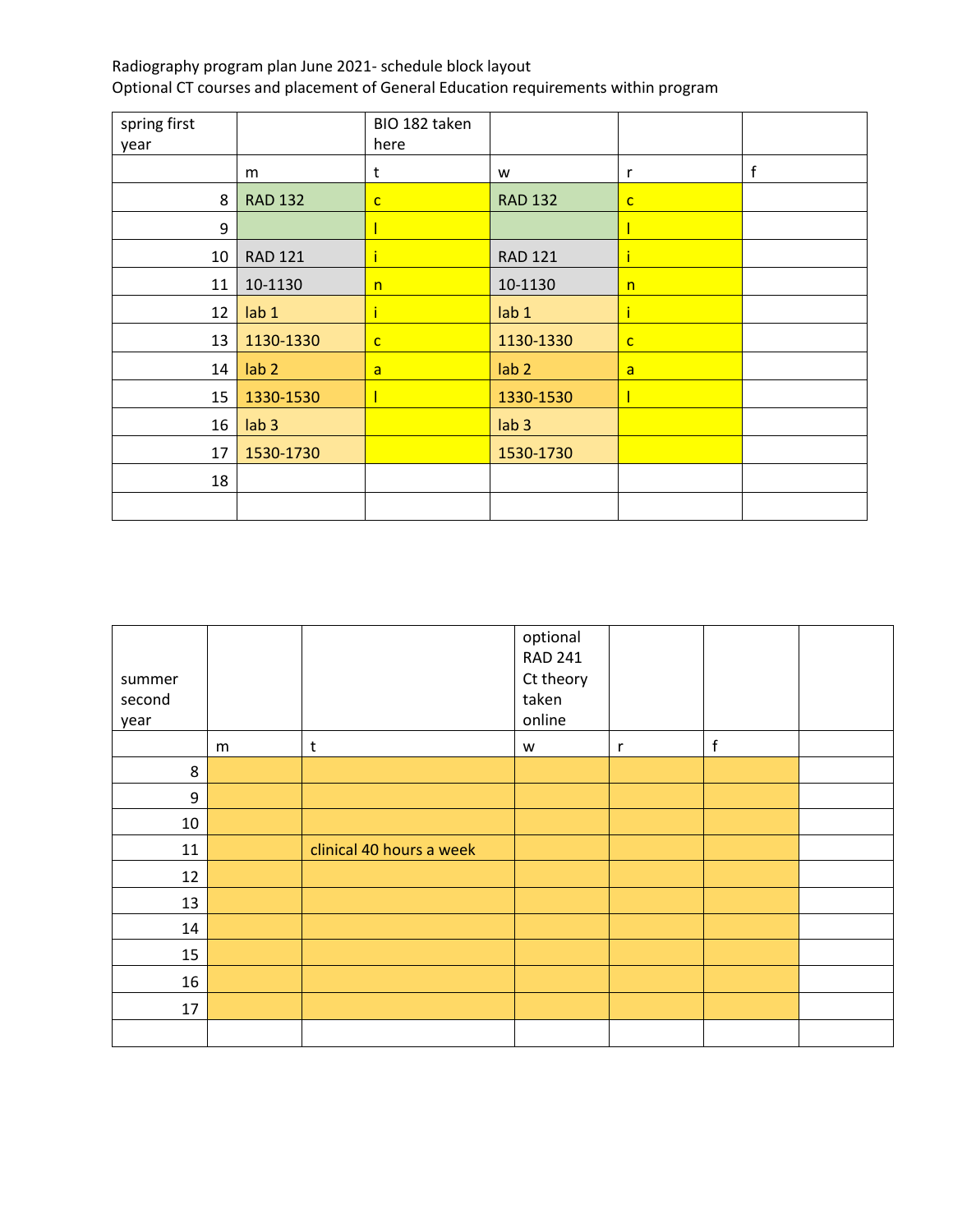| fall second |              | math taken     |              |                |   |
|-------------|--------------|----------------|--------------|----------------|---|
| year        |              | here           |              |                |   |
| 8wk1        | m            | t              | W            | r              | f |
| 8           | $\mathsf{C}$ | rad 211        | $\mathbf{C}$ | <b>RAD 211</b> |   |
| 9           |              |                |              |                |   |
| 10          |              | <b>RAD 235</b> | ï            | <b>RAD 235</b> |   |
| 11          | n            |                | n            |                |   |
| 12          |              |                | ï            |                |   |
| 13          | $\mathbf{C}$ |                | $\mathsf{C}$ |                |   |
| 14          | a            |                | a            |                |   |
| 15          |              |                |              |                |   |
| 16          |              |                |              |                |   |
| 17          |              |                |              |                |   |
| 18          |              |                |              |                |   |

| Fall second<br>year |              |                |                |                |   |
|---------------------|--------------|----------------|----------------|----------------|---|
| 8 wk 2              | m            | t              | W              | r              | f |
|                     | $\mathbf{C}$ | <b>RAD 214</b> | $\mathsf{C}$   | <b>RAD 214</b> |   |
|                     |              |                |                |                |   |
|                     |              | <b>RAD 235</b> |                | <b>RAD 235</b> |   |
|                     | n            |                | n              |                |   |
|                     |              |                |                |                |   |
|                     | $\mathsf{C}$ |                | $\mathsf{C}$   |                |   |
|                     | $\mathsf{a}$ |                | $\overline{a}$ |                |   |
|                     |              |                |                |                |   |
|                     |              |                |                |                |   |
|                     |              |                |                |                |   |
|                     |              |                |                |                |   |